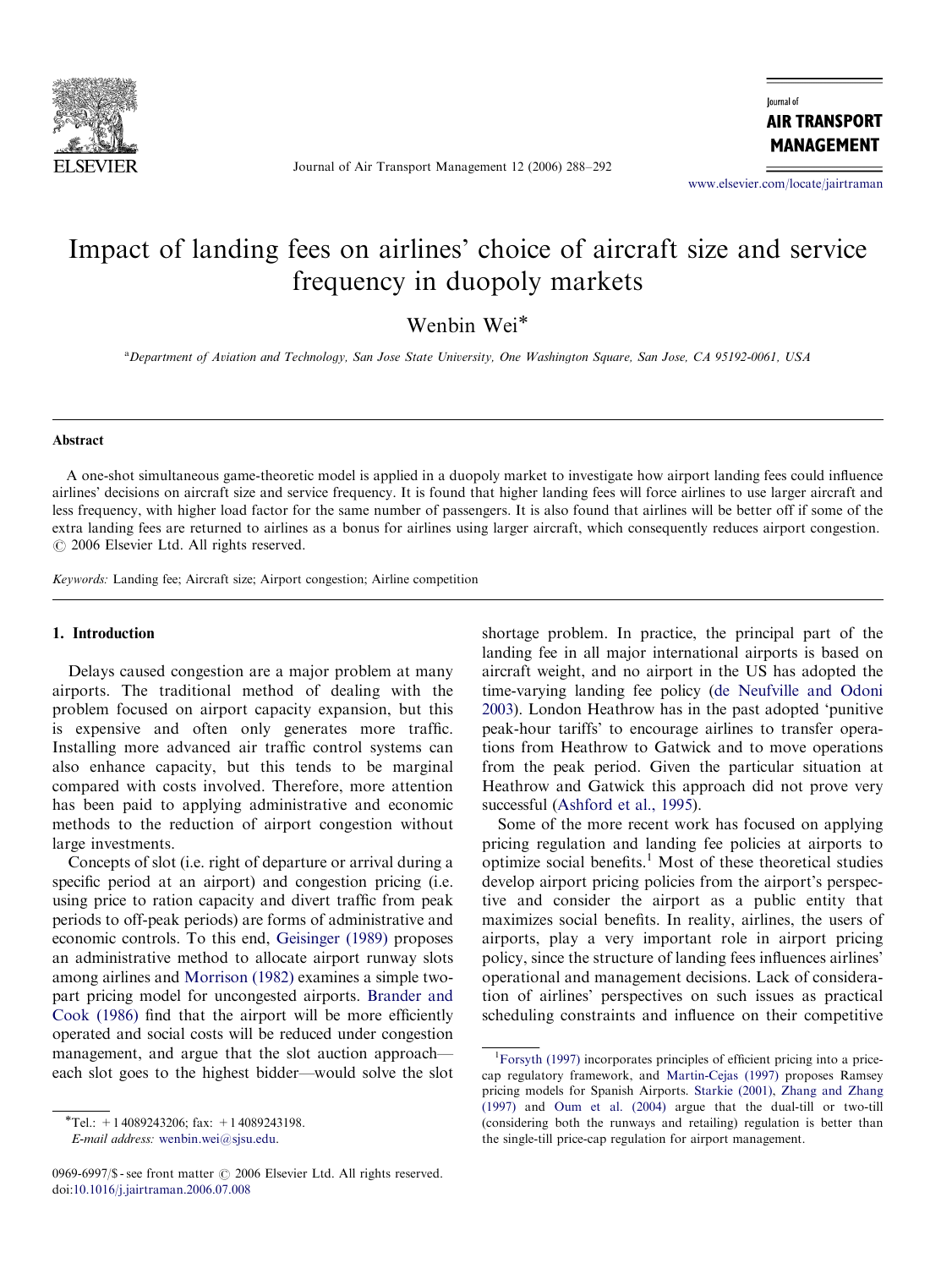situations makes airport congestion management policy difficult to implement. [Allen \(1994\)](#page--1-0) finds that congestion pricing policy may alter aircraft mix which favors larger aircraft and large airlines. [Pels et al. \(1997\)](#page--1-0) explore the implications of airport pricing as possible influence on the choice of hub location for airlines. [Niemeier \(2002\)](#page--1-0) advocates that regulatory reform should be combined with reforms to intensify competition such as slot auctioning among airlines.

New York's LaGuardia Airport (LGA) has been a flagship airport in applying administrative and economic measures to restrict traffic in the US. Since 1968, LGA has applied the high-density rule (HDR) to limit hourly slots to reduce airport congestion and delay. With some minor adjustment, this policy has been implemented in practice at LGA for more than 30 years. In April 2000, the congress passed the Wendell H. Ford Aviation Investment and Reform Act for the 21st Century (AIR-21), which requires that the slot restrictions at LGA should be eliminated after January 1, 2007 and the exemption of slots should be granted immediately to some special flights such as those provided by regional jets with less than 72 seats. Very shortly after this new policy was taken into action, FAA believed that the elimination of slots would cause severe delay problem in LGA and the whole national airspace system, and therefore withdrew the slot exemption policy and redistributed the available slots through a lottery system on December 4, 2000 ([Hansen and Zhang, 2005\)](#page--1-0). But today, the US congress still requires that the current slot-based demand management policy adopted at LGA should end in January of 2007. Therefore, a set of new rules and ideas have been proposed to develop the next generation of policies for pricing and slot allocation at LGA. But the critical challenge in designing new pricing and slot allocation rules, such as ''slot auction,'' is the lack of a mechanism or model for predicting airlines' behavior in response to various landing fee polices and this behavior's consequences on airport congestion and delay.

To fill in this gap, this paper uses a set of analytical models to study how landing fee policies may influence airlines' choice of aircraft size and service frequency in a competitive environment. Setting aside political factors that might influence airport pricing policy, we study airport pricing policy from the operational and economic perspectives of airlines. Since airport throughput depends on both aircraft size and service frequency provided by airlines, if airlines choose, or are economically forced by the landing fee policy, to use larger aircraft, then an airport can serve more passengers without any physical expansion of airport capacity, and the congestions and delay at airport can be reduced.

The analysis here differs from previous studies in several aspects: we investigate the relation between airport pricing and airline management under the deregulated civil aviation umbrella, and study how landing fees may influence airlines' decision on both aircraft size and service frequency, which has a significant impact on airport congestion and delay; we take into account competition among airlines, especially their choices of aircraft size and service frequency as competitive strategies. Since most of the US domestic markets are served by two or three major airlines, a game-theoretic model is applied to predict airlines' behavior in response to changes of landing fees in duopoly markets; and this study is based on previous empirical studies of airlines' cost function and market share model, both of which are derived by using the real data of the airline industry in the US.

#### 2. Research methodology

We investigate if different landing fees per flight are charged to airlines, how the airlines may adjust their service frequency and aircraft size in a duopoly market, and whether it is possible that airlines may choose to use larger aircraft and less service frequency so that airport congestion and delay could be alleviated. Our research is confined to airlines' strategic decisions at a market level, which is different from airlines' decisions for daily operations in the network level. $2^2$ 

Airlines are assumed to be profit maximizers—they make their own best operation decisions to achieve the maximum profit. We consider competition as an important factor, and build our model in a market setting with two airlines competing with each other. Our analysis framework is based on a game-theoretic competition model, which has two basis: the cost function and the market share model, together capturing the differences in cost and in market share for airlines using different aircraft size and service frequency when different landing fees are charged. The impact of landing fees on airlines' decision of aircraft size and service frequency is determined by both the cost function and the market share model. We directly apply the cost function and the market share model derived from previous studies of the cost economics of aircraft size ([Wei](#page--1-0) [and Hansen, 2003\)](#page--1-0) and of market share modeling [\(Wei and](#page--1-0) [Hansen, 2005](#page--1-0)) for airlines that use different aircraft size and service frequency in a competitive environment.

#### 2.1. Cost function and market share model

A de-mean translog model is used by [Wei and Hansen](#page--1-0) [\(2003\)](#page--1-0) to specify the airline cost function, which relates airlines' direct operation cost per flight to aircraft size, stage length, unit fuel cost and unit labor cost. The model is calibrated using the data from the first quarter of 1987 to the fourth quarter of 1998 for the 10 largest US airlines in

<sup>&</sup>lt;sup>2</sup>For daily operations, most airlines make decisions on aircraft size and service frequency for each segment based on the computer models of ''fleet assignment'' and ''capacity planning''. The core of ''fleet assignment'' is an optimization model for maximizing airlines' profit constrained by aircraft availability and scheduling feasibility. The core of ''capacity planning'' is a forecasting model for airlines to evaluate the effect of their market share and revenue resulting from certain aircraft type, service frequency, and type of service (non-stop vs. connection) in each market.